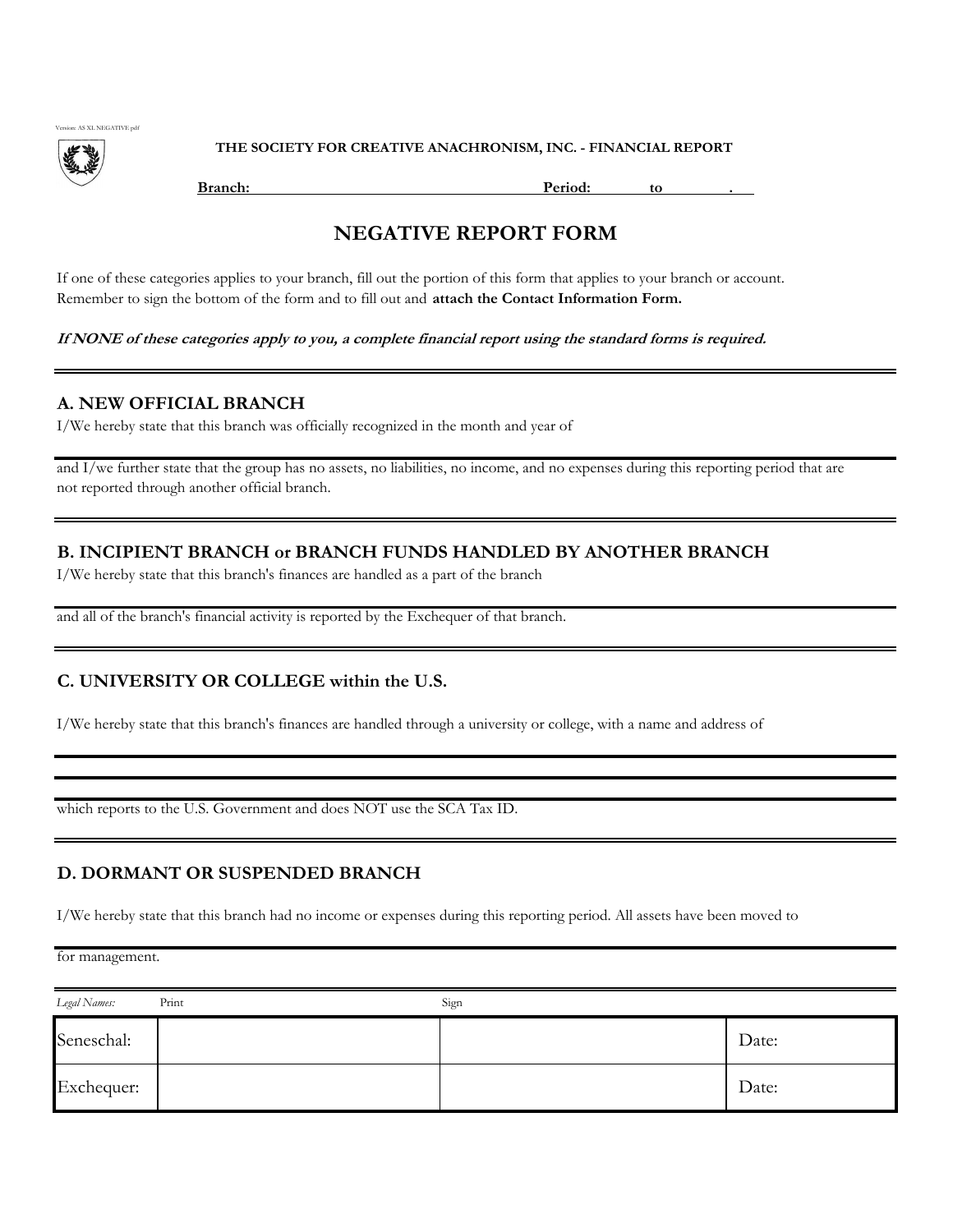Version: AS XL NEGATIVE pdf

THE SOCIETY FOR CREATIVE ANACHRONISM, INC. - FINANCIAL REPORT



Branch: **Period:** to ...

# Chancellor of the Exchequer Contact Information Form

| Warrant End Date:                                      |                                             |                       |                        |  |
|--------------------------------------------------------|---------------------------------------------|-----------------------|------------------------|--|
| Legal Name:                                            |                                             |                       |                        |  |
| Street Address:                                        |                                             |                       |                        |  |
| City:                                                  |                                             | State or<br>Province: | Zip or<br>Postal Code: |  |
| Home<br>Telephone:                                     |                                             | Alternate<br>Phone:   |                        |  |
| Internet or E-mail Address<br>(Required if available): |                                             |                       | Membership #:          |  |
| <b>SCA Name:</b>                                       |                                             |                       | Exp. Date:             |  |
|                                                        | Mailing address (IF NOT THE SAME AS ABOVE): |                       |                        |  |
| PO Box/Address:                                        |                                             |                       |                        |  |
| City:                                                  |                                             | State or<br>Province: | Zip or<br>Postal Code: |  |

# Deputy for:

|                                                        | ┙ |                       |                        |  |
|--------------------------------------------------------|---|-----------------------|------------------------|--|
| Legal Name:                                            |   |                       |                        |  |
| Street Address:                                        |   |                       |                        |  |
| City:                                                  |   | State or<br>Province: | Zip or<br>Postal Code: |  |
| Home<br>Telephone:                                     |   | Alternate<br>Phone:   |                        |  |
| Internet or E-mail Address<br>(Required if available): |   |                       | Membership #:          |  |
| <b>SCA Name:</b>                                       |   |                       | Exp. Date:             |  |

|                                                        | Deputy for: |                       |                        |  |
|--------------------------------------------------------|-------------|-----------------------|------------------------|--|
| Legal Name:                                            |             |                       |                        |  |
| Street Address:                                        |             |                       |                        |  |
| City:                                                  |             | State or<br>Province: | Zip or<br>Postal Code: |  |
| Home<br>Telephone:                                     |             | Alternate<br>Phone:   |                        |  |
| Internet or E-mail Address<br>(Required if available): |             |                       | Membership #:          |  |
| SCA Name:                                              |             |                       | Exp. Date:             |  |